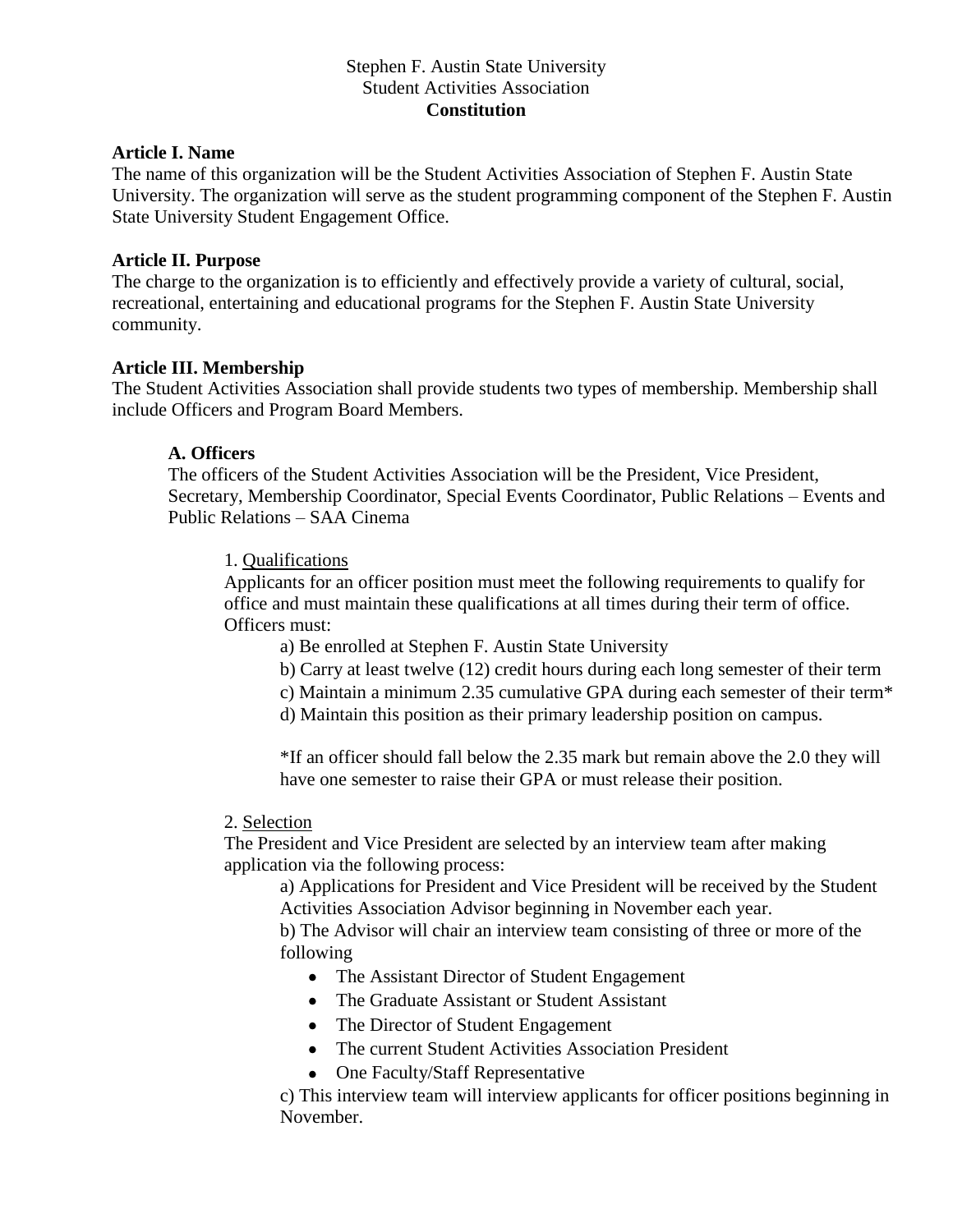The secretary and special events coordinator are selected by the President and Vice President in the spring semester of each year. Membership Coordinator and both Public Relations Coordinators are elected by majority of the current membership in the spring semester of each year.

## 3. Terms of Office

Officers will serve a term of approximately one (1) year beginning in late April or early May.

## **B. Program Board**

The Program Board shall consist of the Officers and the Program Board Members.

1. Qualifications

Applicants for Program Board must meet the following requirements to qualify for office and must maintain these qualifications at all times during their terms of office. Program Board Members must:

- a) Be enrolled at Stephen F. Austin State University
- b) Carry at least twelve (12) credit hours during each long semester of their term
- c) Maintain a minimum 2.0 cumulative GPA during each semester of their term

## 2. Selection

The Program Board Members are selected by an interview team after making application via the following process:

a) Applications for Student Activities Association Members will be received by the Office of Student Activities Association year round.

b) The Membership Coordinator will chair an interview team consisting of three or more of the following:

- The Advisors
- The Graduate Assistant or Student Assistant
- SAA Officers
- Current Program Board Members

c) This interview team will interview applicants for member positions in early fall, spring or as needed to fill vacant positions

d) The number of positions available will be determined by the President and Advisor on a yearly basis.

## 3. Terms of Office

Program Board Members will serve a term of approximately one (1) year. At the end of their term each Program Board Member not currently holding an office will be allowed to sign up for another term without completing the interview process, pending approval of the Advisor and outgoing President.

4. Non-Voting Members

The Program Board shall have as non-voting members:

- a) Secretary
- b) The Advisors

c)The Graduate Assistant or Student Assistant

d) The president will serve as a non-voting member. In the instance of a tie, the president will serve as the tie-breaker.